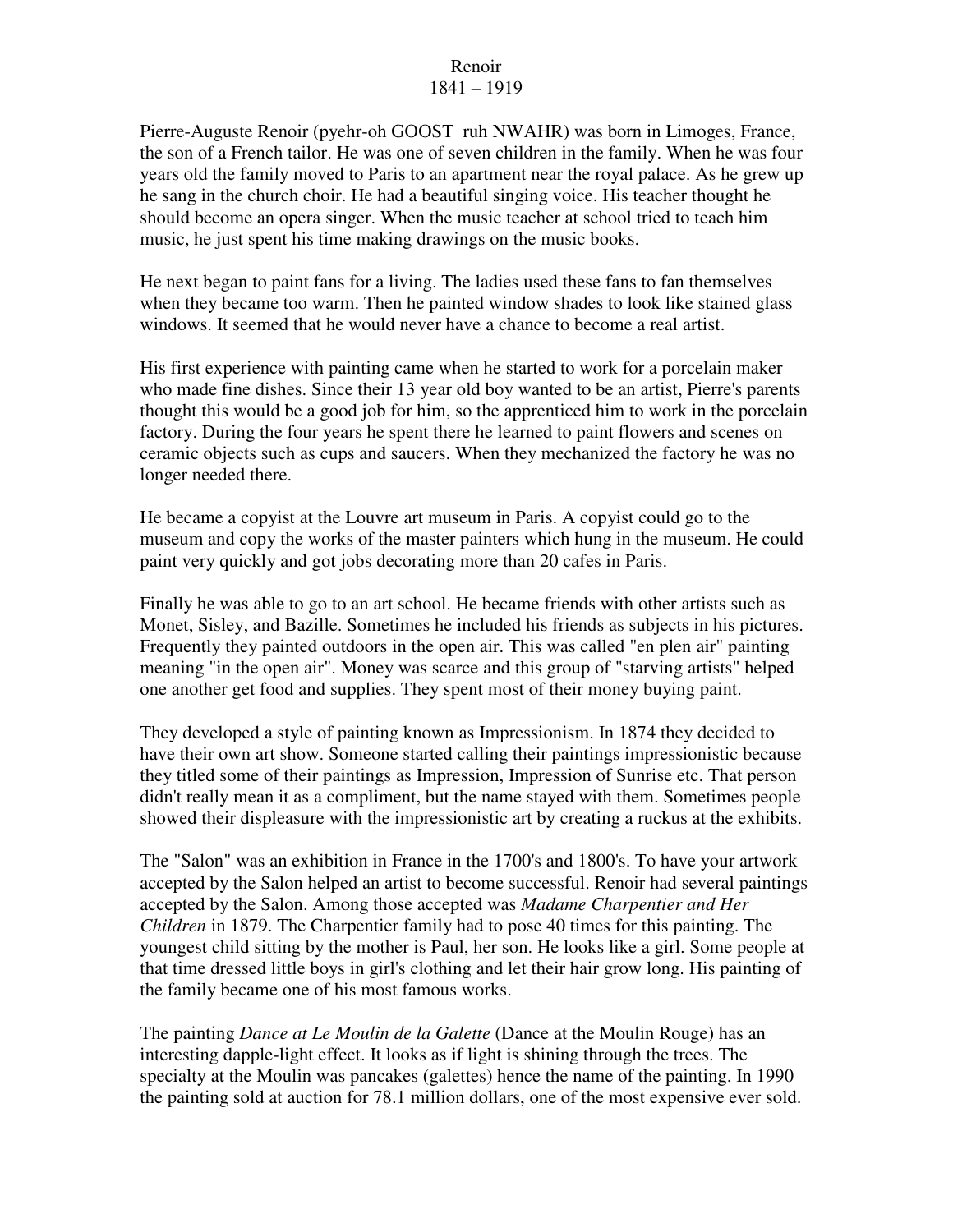The Charpentier family befriended him and helped him financially. In return he painted portraits of the family. Before his death, he was able to see his *Portrait of Madame Charpentier* hanging in the famous Louvre art museum where so many years before he had spent hours copying the paintings of other master painters.

Renoir and Monet were friends and often painted together. He painted a picture of Monet painting in his garden.

His style of painting used bright colors, and the artists, rather than mixing the colors, would use quick brush strokes with the different colors, and the eye of the person viewing it would "mix" the colors. These artists worked out in the open and tried to show the effect of light on the colors. They observed how objects would change color as the sun moved across the sky.

Renoir thought a picture should be "a pleasant thing, joyful and pretty" and his work reflected this philosophy.

*Two Young Girls at the Piano* was painted in 1892 at the request of the French government to be placed in a new art museum in Paris . Renoir worked carefully to make it as beautiful as possible.

*Luncheon of the Boating Party* shows a group of friends having lunch on a balcony. The girl holding the little dog is Aline Charigot, Renoir's model, who later became his wife.

The two girls modeling for *The Two Sisters (On the Terrace)* were actually unrelated.

When he was 40 years old, Renoir married one of his models Alice Charigat who was 17 years younger. They had three sons, Pierre, Jean, and Claude. Renoir, now a family man, began painting scenes of families and spending more time with his own family. He was protective of his children. He even cut off the corners of the table and smoothed the edges so his boys wouldn't hurt themselves on the furniture. Aline's cousin Gabrielle came to live with them and was a nanny for their boys.

As he became older he began to suffer from rheumatoid arthritis (rheumatism) which eventually crippled him. Sometimes he used two sticks for walking and at other times he used a wheelchair. It was difficult for him to hold a paintbrush and he had to strap the brush to his hand. He called it "putting on his thumb". Since he couldn't change brushes easily, he would dip the brush in turpentine to clean it and continue painting. In spite of his handicap he could still make beautiful paintings. Later he had a stroke which left him partially paralyzed.

Many artists have overcome great handicaps to make beautiful pictures. Will Pardee ,who is paralyzed, draws with a pencil in his mouth. Joni Eareckson Tada paints with a brush between her teeth. All things are possible.

Toward the end of his life, he began to experiment in sculpture. He could not use his own hands to model, but he used assistants to do the work and he told them what to do.